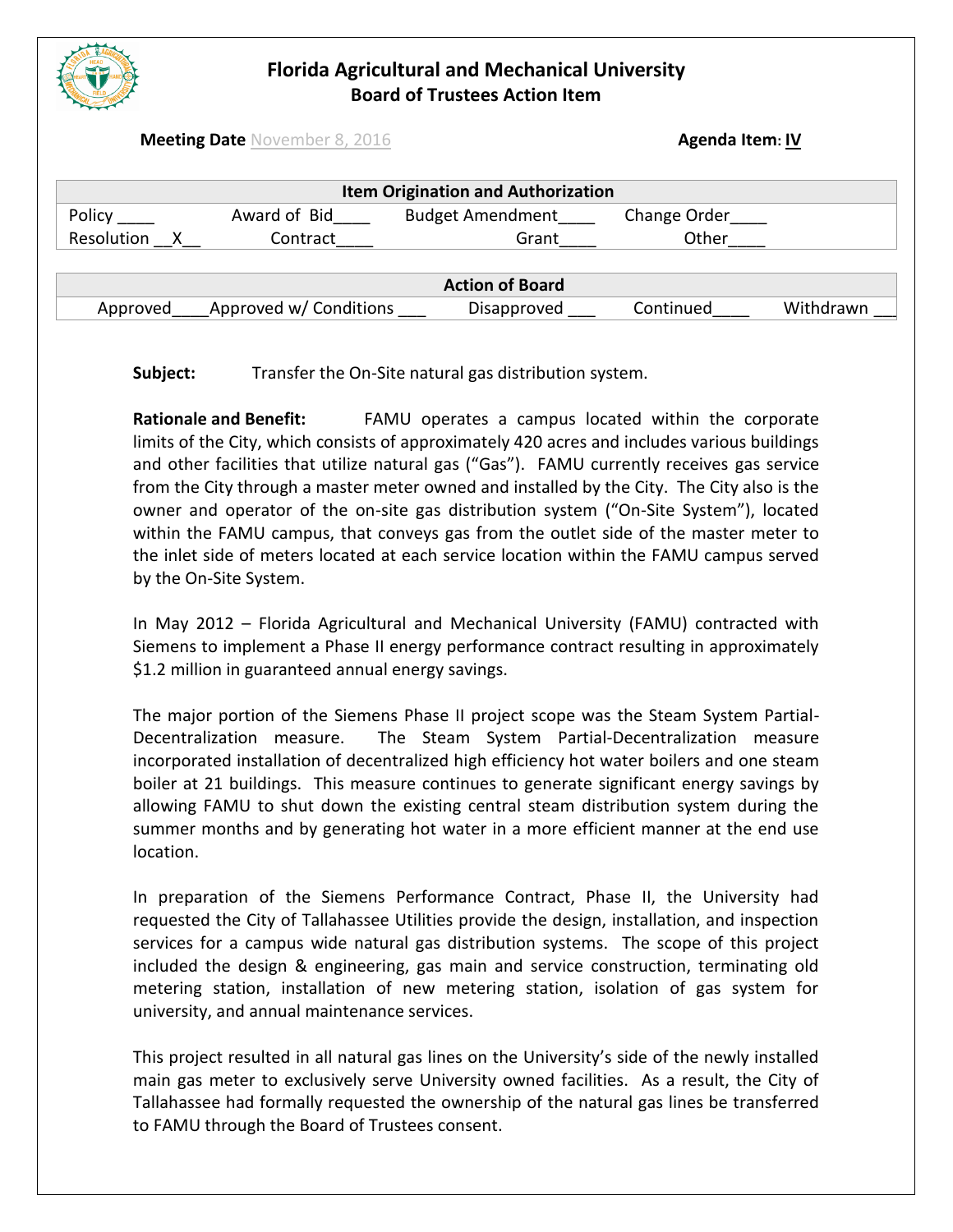

1. Transfer of the On-Site System. The City hereby transfers, to FAMU all of its rights, title, and ownership interests in and to the On-Site System, including without limitation all pipes, fittings, valves, and meters. FAMU will accept such transfer of the On-Site System "AS IS" and in its current condition without warranties of any kind, all of which are hereby specifically disclaimed. The City has verified that all Gas valves are operational, that cathodic protection of steel lines is within acceptable limits, and that a leak survey was performed and no leaks were found.

2. Easements and Permits. The City will execute and deliver to FAMU all easements and permits, if any, in its possession relating to the placement, construction, operation, maintenance, repair, and replacement of the On-Site System. FAMU agrees to cooperate in good faith with the City in obtaining any easement the City may require for its metering station.

### 3. Operation and Maintenance of the On-Site System.

A. As the transferee and owner of the On-Site System, FAMU, commencing on the date it accepts transfer of that system, will be responsible for operation of that system and for all repairs, maintenance, and replacement of that system and for compliance with all applicable federal, state, and local laws, statutes, ordinances, rules, and regulations relating to the ownership or operation of the On-Site System.

B. Following the effective date of this Agreement, the City shall have no further responsibility for maintaining the buried piping within the On-Site System. If that piping is not properly maintained, it may be subject to the corrosion and leakage.

C. Buried Gas piping should be periodically inspected for leaks, periodically inspected for corrosion if the piping is metallic, and repaired if any unsafe condition is discovered.

D. When excavating near buried Gas piping, the piping should be located in advance, and the excavation done by hand.

**Recommendation:** Approve the Agreement with City of Tallahassee to Transfer the On-site natural gas distribution system to the Florida Agricultural and Mechanical University.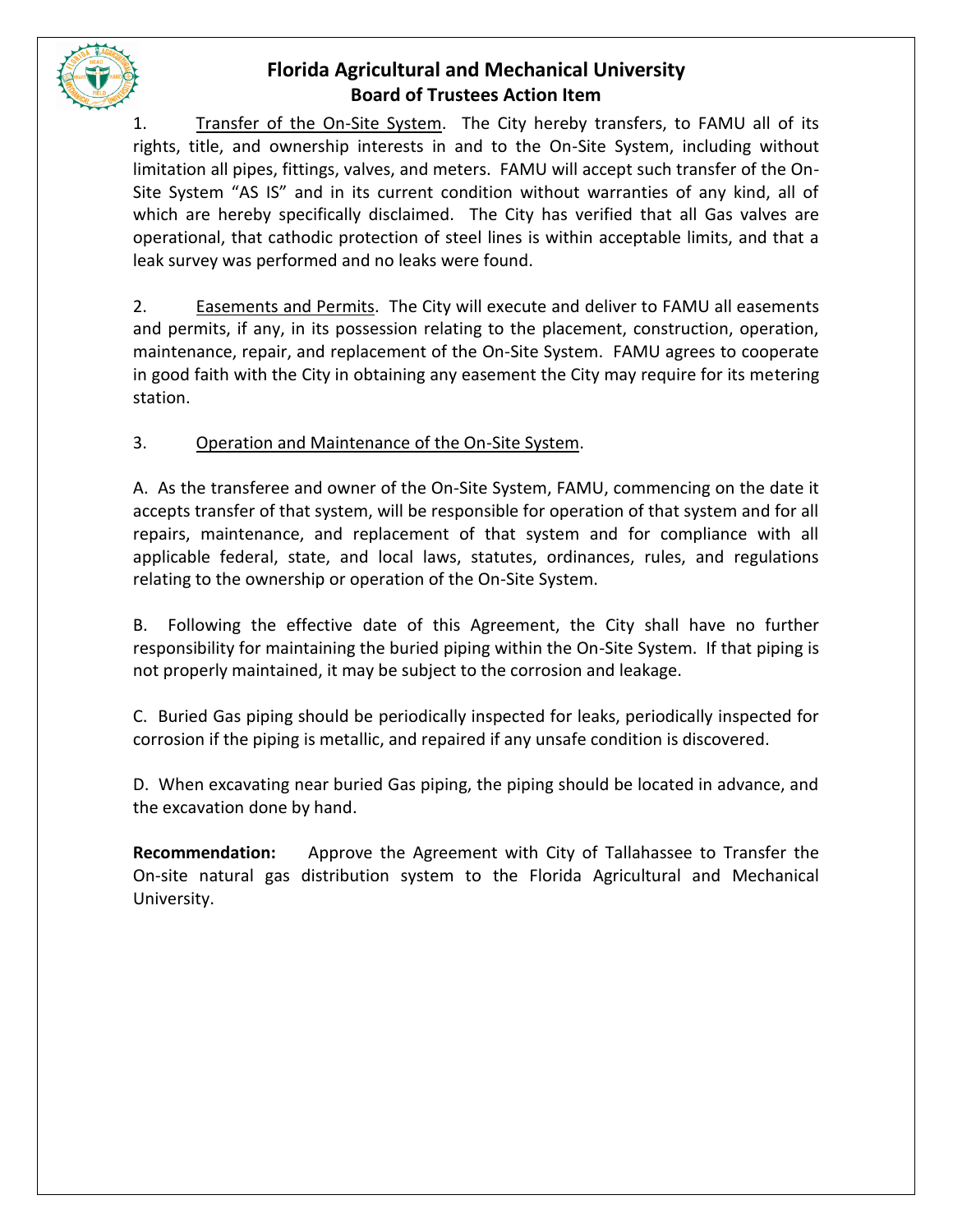

## **AGREEMENT FOR TRANSFER OF ON-SITE NATURAL GAS DISTRIBUTION SYSTEM**

THIS AGREEMENT is dated, and is effective, \_\_\_\_\_\_\_\_\_\_\_\_\_\_\_\_\_\_\_\_\_\_\_\_, 2016 between the **Florida A&M University Board of Trustees**, a public body corporate of the State of Florida ("FAMU") and the **City of Tallahassee**, a Florida municipal corporation ("City").

#### RECITALS

FAMU operates a campus located within the corporate limits of the City, which consists of approximately 420 acres and includes various buildings and other facilities that utilize natural gas ("Gas"). FAMU currently receives Gas service from the City through a master meter owned and installed by the City. The City also is the owner and operator of the on-site Gas distribution system ("On-Site System"), located within the FAMU campus, that conveys Gas from the outlet side of the master meter to the inlet side of meters located at each service location within the FAMU campus served by the On-Site System. FAMU desires for the City to transfer all of its rights, title, and interest in the On-Site System to **FAMU** and to assume all responsibilities and obligations of ownership, operation, and maintenance of the system, and the City desires to transfer and convey the On-Site System to **FAMU** for such purposes upon the terms, and subject to the conditions, set forth in this Agreement.

The City and FAMU, therefore, agree as follows:

1. Transfer of the On-Site System. The City hereby transfers, to **FAMU** all of its rights, title, and ownership interests in and to the On-Site System, including without limitation all pipes, fittings, valves, and meters. FAMU will accept such transfer of the On-Site System "**AS IS**" and in its current condition without warranties of any kind, all of which are hereby specifically disclaimed. The City has verified that all Gas valves are operational, that cathodic protection of steel lines is within acceptable limits, and that a leak survey was performed and no leaks were found.

2. Easements and Permits. The City will execute and deliver to **FAMU** all easements and permits, if any, in its possession relating to the placement, construction, operation, maintenance, repair, and replacement of the On-Site System. **FAMU** agrees to cooperate in good faith with the City in obtaining any easement the City may require for its metering station.

3. Operation and Maintenance of the On-Site System.

A. As the transferee and owner of the On-Site System, FAMU, commencing on the date it accepts transfer of that system, will be responsible for operation of that system and for all repairs, maintenance, and replacement of that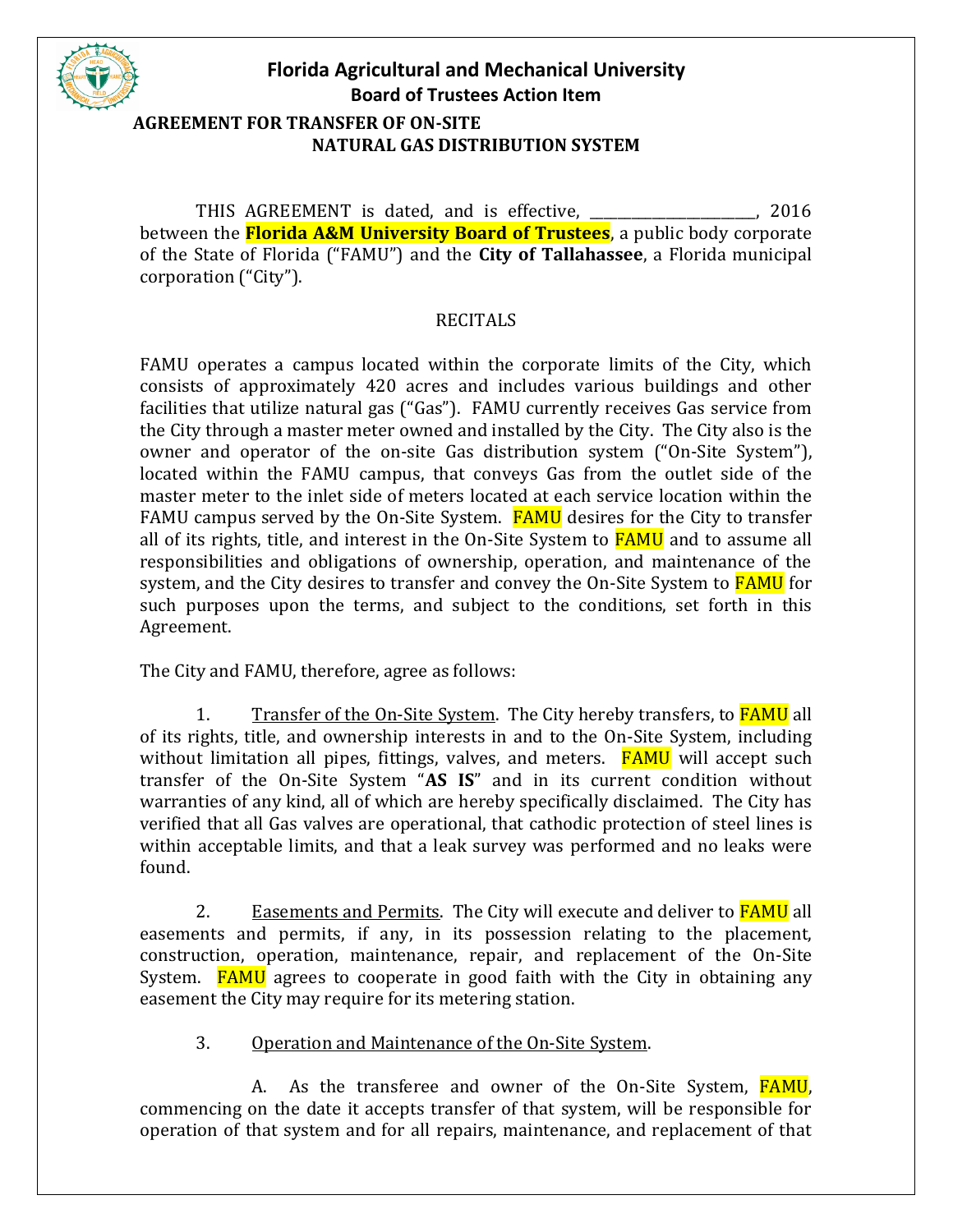

system and for compliance with all applicable federal, state, and local laws, statutes, ordinances, rules, and regulations relating to the ownership or operation of the On-Site System.

B. Following the effective date of this Agreement, the City shall have no further responsibility for maintaining the buried piping within the On-Site System. If that piping is not properly maintained, it may be subject to the corrosion and leakage.

C. Buried Gas piping should be periodically inspected for leaks, periodically inspected for corrosion if the piping is metallic, and repaired if any unsafe condition is discovered.

D. When excavating near buried Gas piping, the piping should be located in advance, and the excavation done by hand.

### 4. Covenants and Representations.

A. Each Party hereby represents and warrants that its undersigned representative has the power and authority to execute and deliver this Agreement and to carry out the obligations of such Party hereunder. Each Party further represents and warrants that this Agreement and its execution have been duly authorized by all necessary action and that it constitutes the valid and binding obligation and agreement of that Party, enforceable in accordance with its terms.

B. Except as otherwise specifically set forth in this Agreement, City represents that there are no, liens, claims, bond covenants or encumbrances of any type or nature upon or against the On-Site System and that the City is in exclusive ownership, possession, and control of the On-Site System.

5. Entire Agreement. This instrument constitutes the entire Agreement between the parties and supersedes all previous discussions, understandings, and agreements between the parties relating to the subject matter of this Agreement. This Agreement may not be changed, altered or modified except by an instrument in writing signed by the party against whom enforcement of such change is being sought.

The Parties are signing this Agreement as of the date stated in the introductory provision.